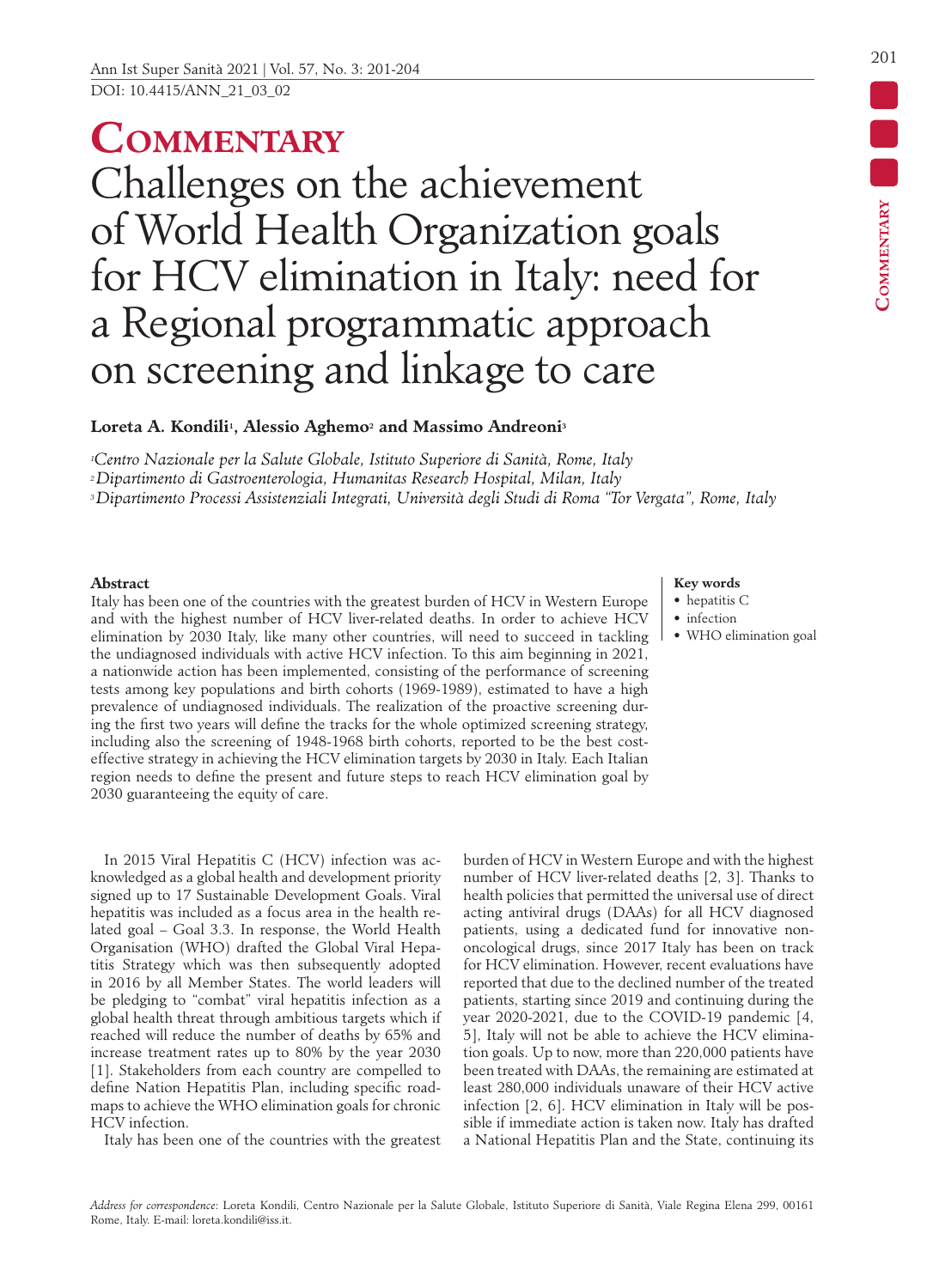efforts to make the health system more sustainable, needs to strengthen its role in addressing and verifying regional health systems to guarantee the equity of care based on guiding principle that no one will be left behind. Italy is divided into twenty regions and under the Italian Constitution, each region is an autonomous entity with defined powers. Based on broad discretion in planning, organizing, and financing health care services within their territory each region needs to identify the objectives and strategies to define the present and future steps to reach HCV elimination goal by 2030. In particular, the regional roadmaps to HCV elimination need to address the following key points.

- In order to achieve HCV elimination by 2030 Italy, like many other countries, will need to succeed in tackling the undiagnosed individuals with active HCV infection. To this aim beginning in 2021, a nationwide action has been implemented, consisting of the performance of screening tests among key populations and birth cohorts (1969-1989), estimated to have a high prevalence of undiagnosed individuals [7, 8]. The active screening offer requires a regional governance that manages the complexity of the processes integrating a well-organized network between territory assistance and hospital with the goal of an effective HCV care cascade. The realization of the proactive screening during the first two years is important because it will define the tracks for the whole optimized screening strategy, including also the screening of 1948-1968 birth cohorts, reported to be the best cost-effective strategy in achieving in Italy the HCV elimination targets by 2030 [8].
- Emphasis will need to shift from treatment of diagnosed patients to screening of infected, but undiagnosed individuals according to optimized diagnostic and care pathways. A substantial loss of patients between each step from diagnosis to cure of infection has been observed in different populations [9, 10]. In the context of scarce healthcare resources, information on impact and real-world affordability of different diagnostic pathways, that guarantee substantial increases in diagnoses for entry into the treatment cascade is crucial. The traditional diagnostic algorithm approach is based on HCV Antibody (HCV-Ab) and HCV Ribonucleic Acid (RNA) assays which both have very high sensitivity and specificity, making false-positive and false-negative results rare occurrences. However, this traditional approach, that include several steps in the diagnostic process, often lead to incomplete diagnosis and miss of cure opportunity. Simple rapid test using saliva or capillary test have been widely used to detect the presence of HCVAb with particular regard in key populations and has shown to reduce time between the initial observation and treatment administration [11]. However the real challenge of the traditional or rapid antibody detection approaches is the need for two or more steps for the diagnosis of active infection which has been shown to complicate the patient journey and as consequence to increase the number of patients lost before receiving treatment. The cheap price of HCV Ab capillary tests is an attractive option for Regional

stakeholders. However, this approach, though attractive for outreach first step of screening for special populations, subsequently requires referral for conventional phlebotomy confirmation of active infection and was the less cost-effective option out of different screening pathways analysed. Based on cost effectiveness data in the Italian setting, the most cost effective diagnostic approach for general population screening is "Reflex testing" which means that HCV-RNA test should be performed on the same serological specimen with a positive anti-HCV finding in individuals who have never been previously tested for HCV infection [Marcellusi et al EASL Annual meeting 2021 Poster presentation S652 (PO-1374)]. Different solutions may work better in specific clinical settings, but as also suggested by EASL and WHO indications [12, 13] the use of reflex RNA testing for Ab-positive samples, could be considered as preferential diagnostic approach for HCV screening of individuals who are unaware of an HCV infection in each region. It can support increases in diagnosis, the streamlining of diagnosis cascade and subsequent treatment of infected patients*.* It has been shown that HCV RNA reflex testing is the most cost effective diagnostic approach being also affordable within the dedicated budget for HCV screening in Italy [3, 7].

- In the Services for Dependencies the Screening Ministerial decree indicate the Point-of-Care and Rapid HCV RNA Diagnostic Tests for people who actively use drugs in order to ensure the direct diagnosis and potentially linkage to care of individuals at high risk of infection [3, 7]. This indication should be carefully taken into the consideration in each Italian region in order to avoid the ongoing HCV transmission in drug users who represent the population with the highest infection burden and also at high risk of lost during diagnosis and care cascade, if the diagnosis is delayed.
- Simultaneously with the approval of the Milleproroghe Law decree for HCV free of charge screening in key populations and specific birth cohorts, the dedicated fund for the innovative non-oncological drugs was expired. Although the new HCV screening policies addresses key points for HCV elimination and a specific fund for HCV screening has been released for each Italian region, the lack of a dedicated fund for the DAAs would stress the regional budget. Considering that more than 20% of treated patients in 2019 had cirrhosis or advanced liver fibrosis and a similar prevalence of the advanced disease has also been estimated for undiagnosed individuals, DAAs should be considered life-saving drugs. The investment in treating newly diagnosed patients was translated into a significant reduction of liver disease complications with great economic benefits [14]. The evidences produced by National Center for Global Health of Istituto Superiore di Sanità and Center for Economic Evaluations of Tor Vergata University of Rome demonstrated a high cost benefits of treating patients diagnosed by screening. For 10,000 standardized treated patients diagnosed through an active HCV screening, over a 20-year time horizon there are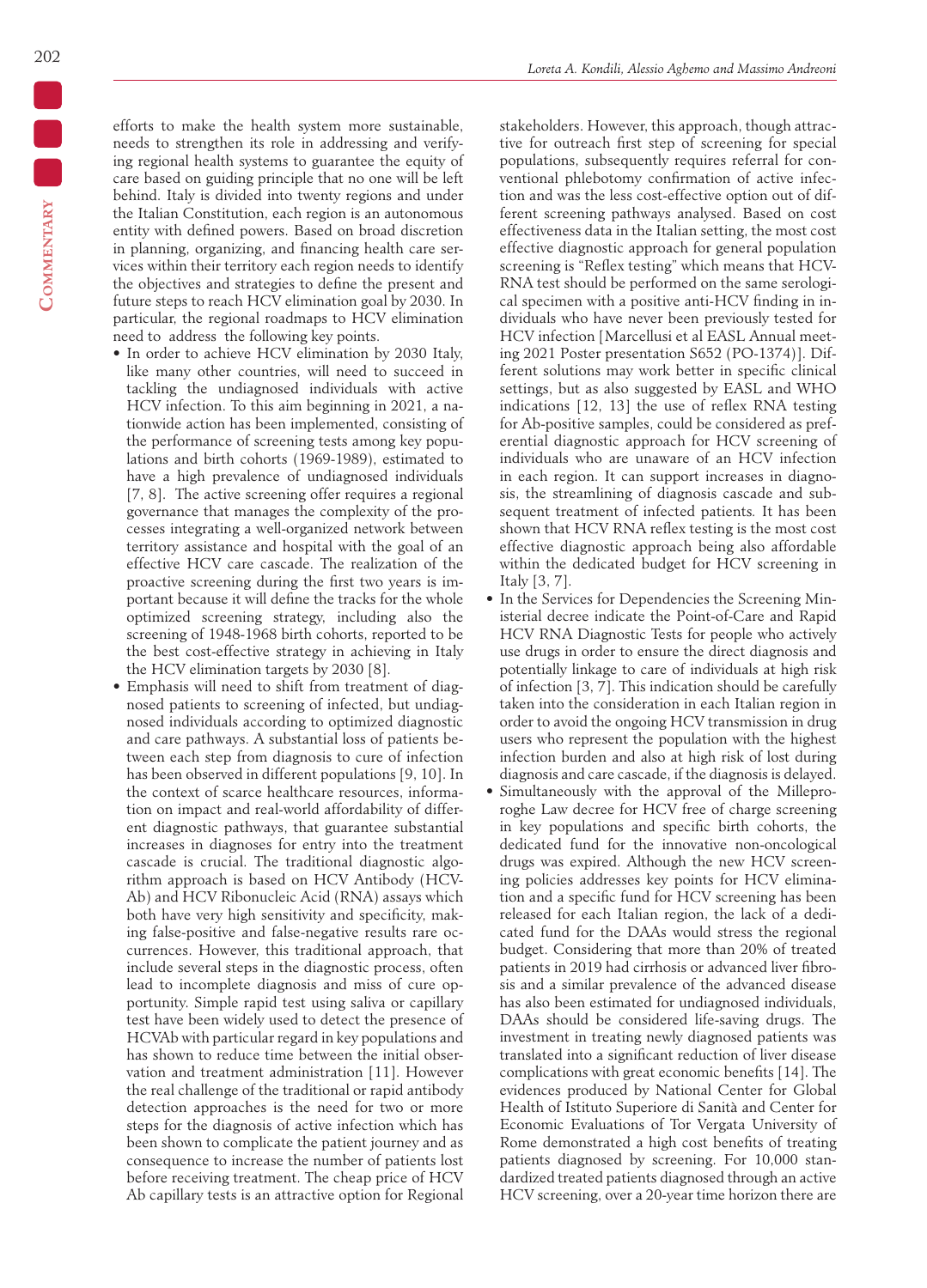7,769 avoided events of progression which are associated with  $\epsilon$  838.73 million net savings accrued by the Italian NHS. The initial investment in treatment is recouped in the form of savings from disease complications avoided in 4.3 year [15]. Investing in the immediate DAA treatment of individuals with active infection means improving health and having an economic return for NHS in the short to medium term [3, 14]. These evidences are helpful for the ongoing central and regional decision-making process. Establishing an *ad hoc* fund for the DAA treatment for each Italian region binding resources both for case finding by active screening and treatment, within the National Plan for the Prevention and Treatment of Hepatitis C is of paramount importance to keep Italy on track to achieve the WHO elimination targets by 2030 [3].

• Patients' tailored therapy approach still remain a challenge. The Italian Medicines Agency (AIFA) have recently defined therapeutic equivalence between the pan genotypic DAAs. High efficacy of DAA treatment has been guaranteed up to date by a tailored and simplified therapy evaluated case by case considering specific clinical and socio-behavioural characteristics of treated population. The European Clinical practice guidelines for HCV infection emphasize the need to assess drug-drug interactions prior to starting the DAA therapy. "Prior to starting treatment with a DAA, a full and detailed drug history should be taken including all prescribed medications, over-thecounter drugs, herbal and vitamin preparations and any illicit drug use discussed and documented. The pre-treatment appointment can be used to rationalise prescribing. The pharmacokinetic profiles and how HCV drugs impact key drug-drug interactions and potential listing of drug-drug interactions, are reported in www.hep-druginteractions.org for a list of 800 co-medications" [12]. Based on the evidences of PITER cohort [16], which is one of the most representative Italian real life cohort which includes more than 10.000 patients with chronic HCV infection, enrolled about 60 Italian centers from all geographical macro areas, of patients with F0-F3 fibrosis stage, treated with different DAA regimens, 53-67% reported more than one comorbidity and 40-60 % of them reported more than one co-medication (33-37% of

#### **REFERENCES**

- 1. World Health Organization. Global health sector strategy on viral hepatitis 2016-2021. WHO: 2016. Available from: https://apps.who.int/iris/bitstream/handle/10665/246177/ WHO-HIV-2016.06-eng.pdf?sequence=1.
- 2. Kondili LA, Robbins S, Blach S, et al. Forecasting hepatitis C liver disease burden on real-life data. Does the *hidden iceberg* matter to reach the elimination goals? Live Int. 2018;38(12)2190-8. doi: 10.1111/liv.13901
- 3. Kondili LA, Aghemo A, Andreoni M, et al. Milestones to reach Hepatitis C Virus (HCV) elimination in Italy: from free-of-charge screening to regional roadmaps for an HCV-free nation. Dig Liver Dis. 2021;S1590- 8658(21)00142-0. doi: 10.1016/j.dld.2021.03.026
- 4. Kondili LA, Blach S, Razavi H, Craxi A. Tailored screen-

**Commentary**

them more than 3 co-medications). As also reported by the PITER cohort over 70% of patients with F4/ cirrhosis have reported comorbidities and co medications' use. In 10% of DAA treated patients, changes in the comedications have been required prior or during antiviral therapy. In addition, around 46% of patients treated with specific DAA regimens, careful/ monitoring may be required or coadministration is not recommended (category 2 or 3 recommendations on potential DDI in their use with DAA regimens) [17]. Undiagnosed HCV infected individuals in Italy have different age group, disease severity, lifestyle and life's conditions. Drug users, yet to be diagnosed are estimated to be around 150,000 and in many of them different viral coinfections are also present [6]. Of patients from general population, around 100,000 are estimated to have a severe liver damage (F4/cirrhosis) for whom, an immediate linkage to care and a personalized DAA regimen with no or minimal drugdrug interactions is required [6].

The COVID-19 pandemic will change the delivery of care forever and adjust our approaches to this pandemic, and to other future health demand accordingly. The possibility to eliminate an infection requires health systems to place greater focus on shifting from reactive to proactive care. This has been extensively focused worldwide in fighting SARS-CoV-2 infection. In the field of hepatitis, this includes the capacity to provide greater operational support where this is needed. With specific regard to the achievement of WHO hepatitis elimination goals, all measures that will be put in place during and after COVID-19 pandemic could be transferred in increasing diagnosis and linkage to care of people with hepatitis [14, 18, 19]. COVID 19 vaccination could be used to implement HCV screening, as it has been shown by successful initiatives conducted in different Italian regions.

#### *Conflict of interest statement*

No conflict of interest is declared by all the Authors regarding this paper.

*Received* on 10 July 2021. *Accepted* on 3 August 2021.

> ing and dedicated funding for direct acting antiviral drugs: how to keep Italy on the road to hepatitis C virus elimination? Ann Ist Super Sanita. 2020;56:325-9. doi: 10.4415/ANN\_20\_03\_10

- 5. Aghemo A, Masarone M, Montagnese S, et al. Assessing the impact of COVID-19 on the management of patients with liver diseases: a national survey by the Italian association for the study of the liver. Dig Liver Dis. 2020;52:937-41. doi: 10.1016/j.dld.2020.07.008
- 6. Kondili LA, Andreoni A, Alberti A, et al. Estimated prevalence of undiagnosed HCV infected individuals in Italy: a mathematical model by route of transmission and fibrosis progression. Epidemics*.* 2021;34:100442. doi: 10.1016/j.epidem.2021.100442